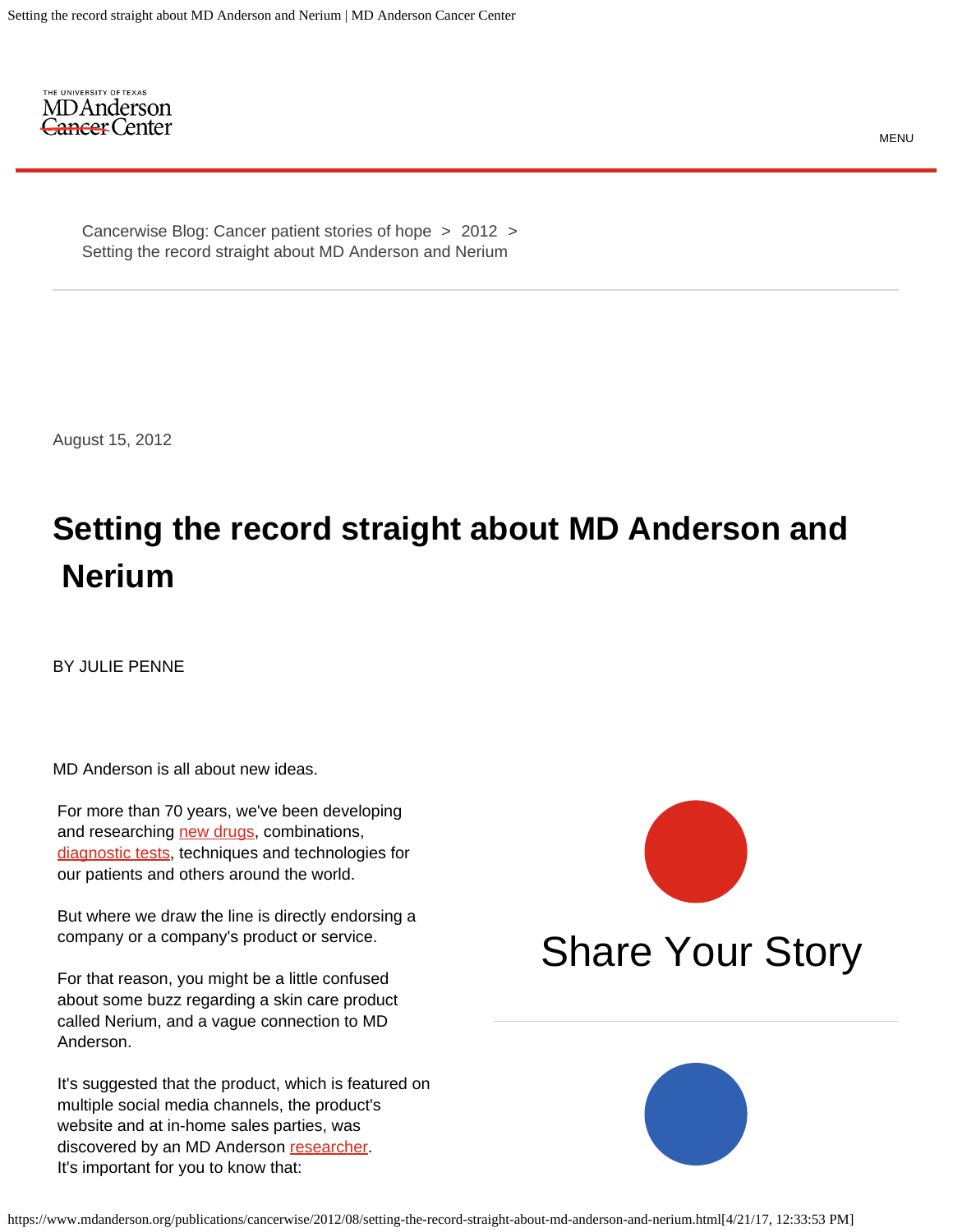connected to this product and we do not profit from its sales.

MD Anderson has not authorized the use of its name in connection with this product.

We welcome any questions or comments you might have related to this topic.

 In the meantime, one of the best things you can do for your skin during this hot summer is to wear your sunscreen. Now that's a [skin care](https://www.mdanderson.org/prevention-screening/get-screened/skin-cancer-screening.html) topic we want to talk about!

 [Read More by Julie Penne](https://www.mdanderson.org/publications/cancerwise.html/author/Julie%20Penne) 

## [Read Older Stories](https://www.mdanderson.org/patients-family/search-results.html?searchType=blog)